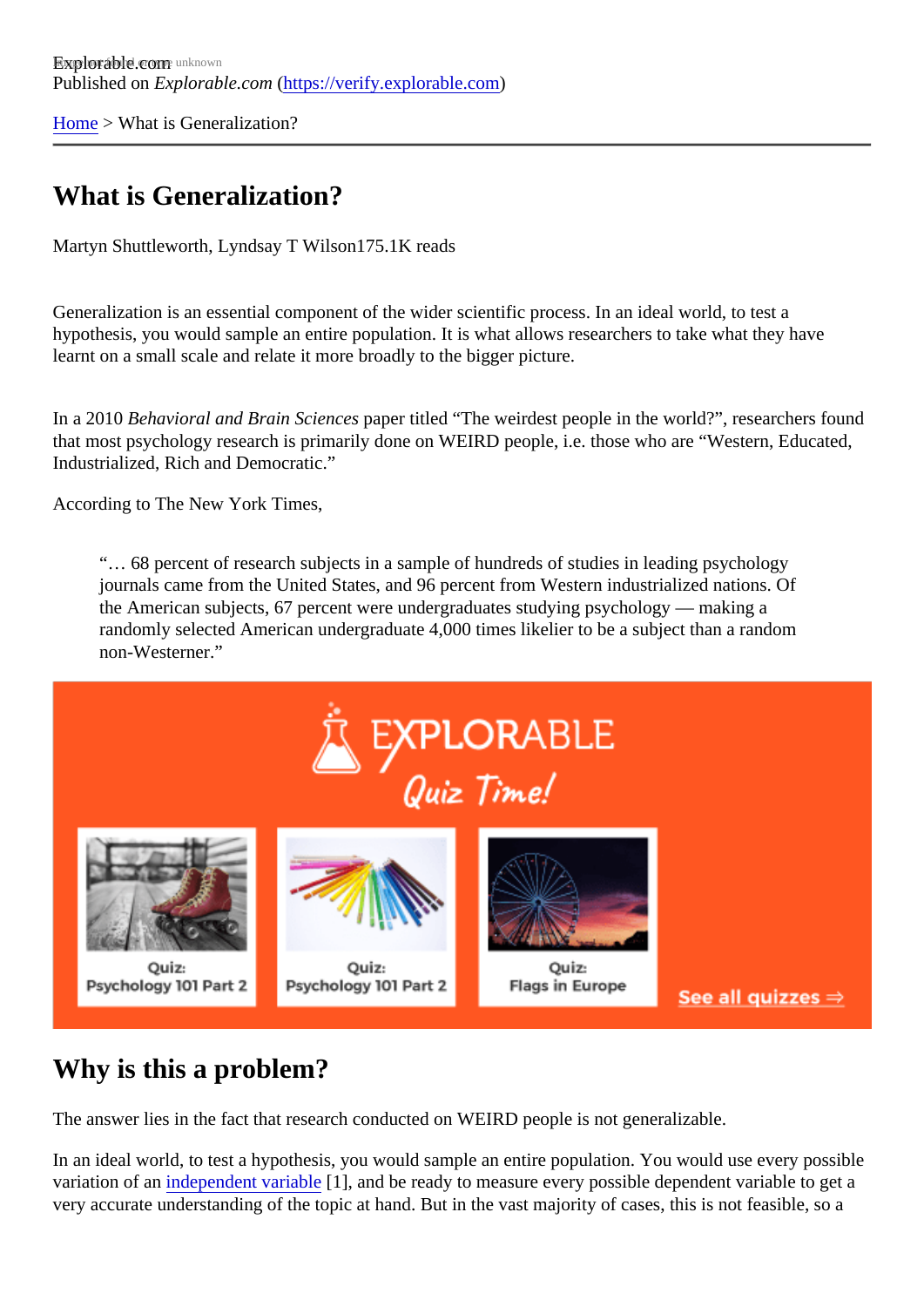representative group is chosen to reflect the whole population.

The representative group allows the researchers to go from specific observations and make inferences about broader trends or patterns, i.e. it allows them to generalize.



### **Greater Representativeness = Greater Generalizability**

Few researchers can conduct research on every member of a population. But what they can do is construct a "mini-population" which is as similar to the population as possible.

*Population: The entire set of possible measurements.*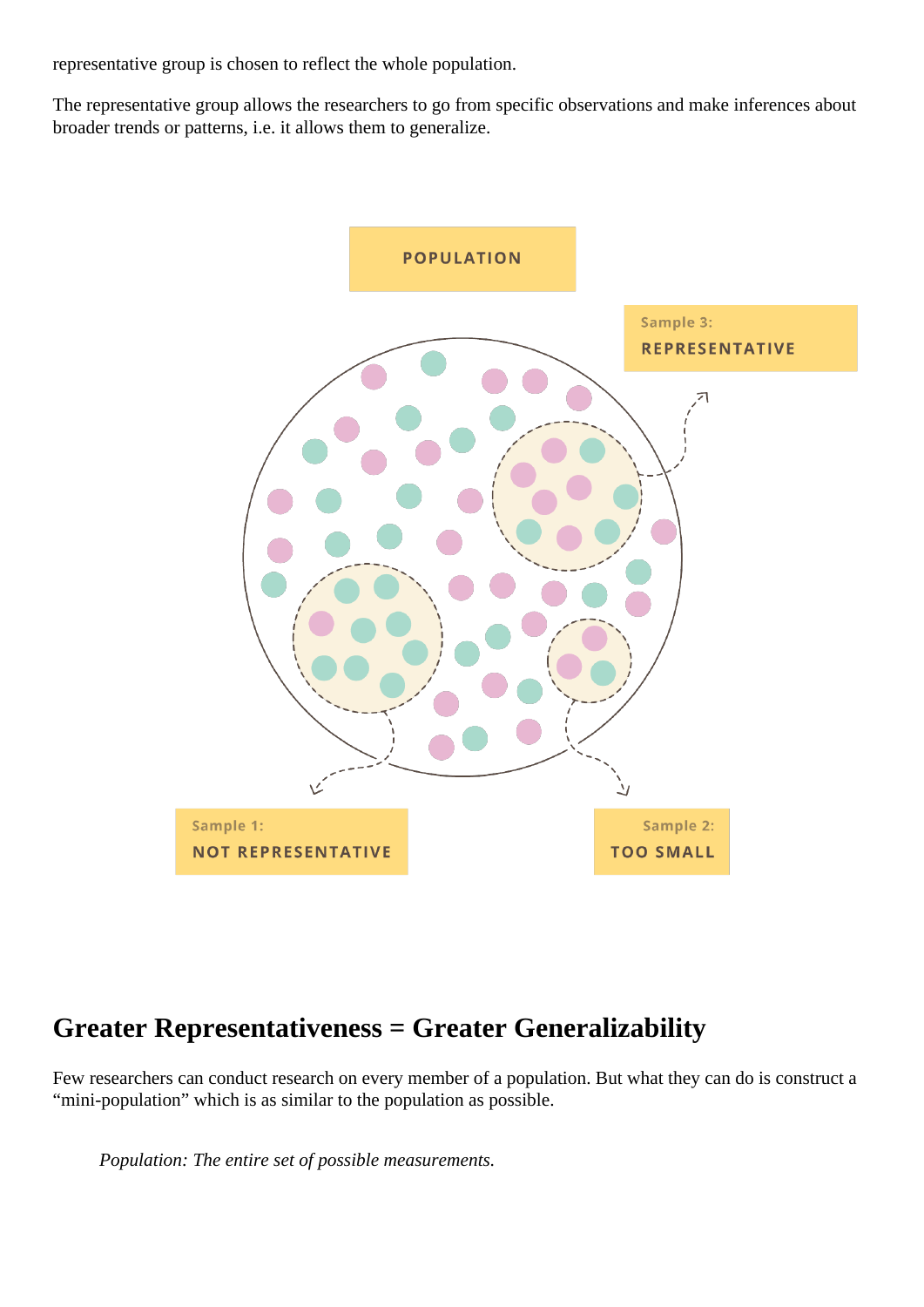Sample: A smaller selection of items from that set.

For an[y experimen](https://explorable.com/conducting-an-experiment)t [2], you need to consider the representativeness of syoundle [3], the effects of time and your sample size.

1.

You must ensure that the sample group is as teps yesentative of the whole population as possible.

2.

For many experiments is critical as the behaviors can change yearly, monthly or even by the hour.

3.

The size of the group must allow the atistics [4] to be safely extrapolated to an entire population. A group that is too small may not accurately capture the variation in the broader population.

### Generalization in Research

Image not found or type unknown

# An Example

While there are some regional large scale-studies such as the study[5] or the Decode Genetics of Iceland-study, in reality it is usually not possible to sample the whole population, due to budget, time limits and feasibility.

For example, you may want test a hypothesis about the effect of an educational program on schoolchildren in the US.

For th[e perfect experimen](https://explorable.com/design-of-experiment)t  $\mathcal{V}$ ], you would test every single child in the US using the program, against a [control group](https://explorable.com/scientific-control-group)[8]. If this number runs into the millions, this may not be possible without a huge number of researchers and a bottomless pit of money.

Thus, in order to generalize you need to select a sample group that is representative of the whole population.

### 1. Representativeness

A high budget research project might take a smaller sample from every school in the country; a lower budget operation may have to concentrate upon one city or even a single school.

The key to generalization is to understand how much your results can be applied backwards to represent to group of US children, as a whole. The first example, using every school, would be strongly representative, because the range and number of samples is high. These samples more closely resembles the population are trying to study. Testing only one school makes generalization difficult and affects the validity[9] .

You might find that one school generates worse than average results for children using that particular educational program. However, a school in the next town might contain children who do better. The studer may be from a completely different socioeconomic background or culture.

Critics of yourresults[10] will pounce upon such discrepancies and question your expresimental design [11]. At best, you can now only generalize to that particular school, and cannot legitimately make any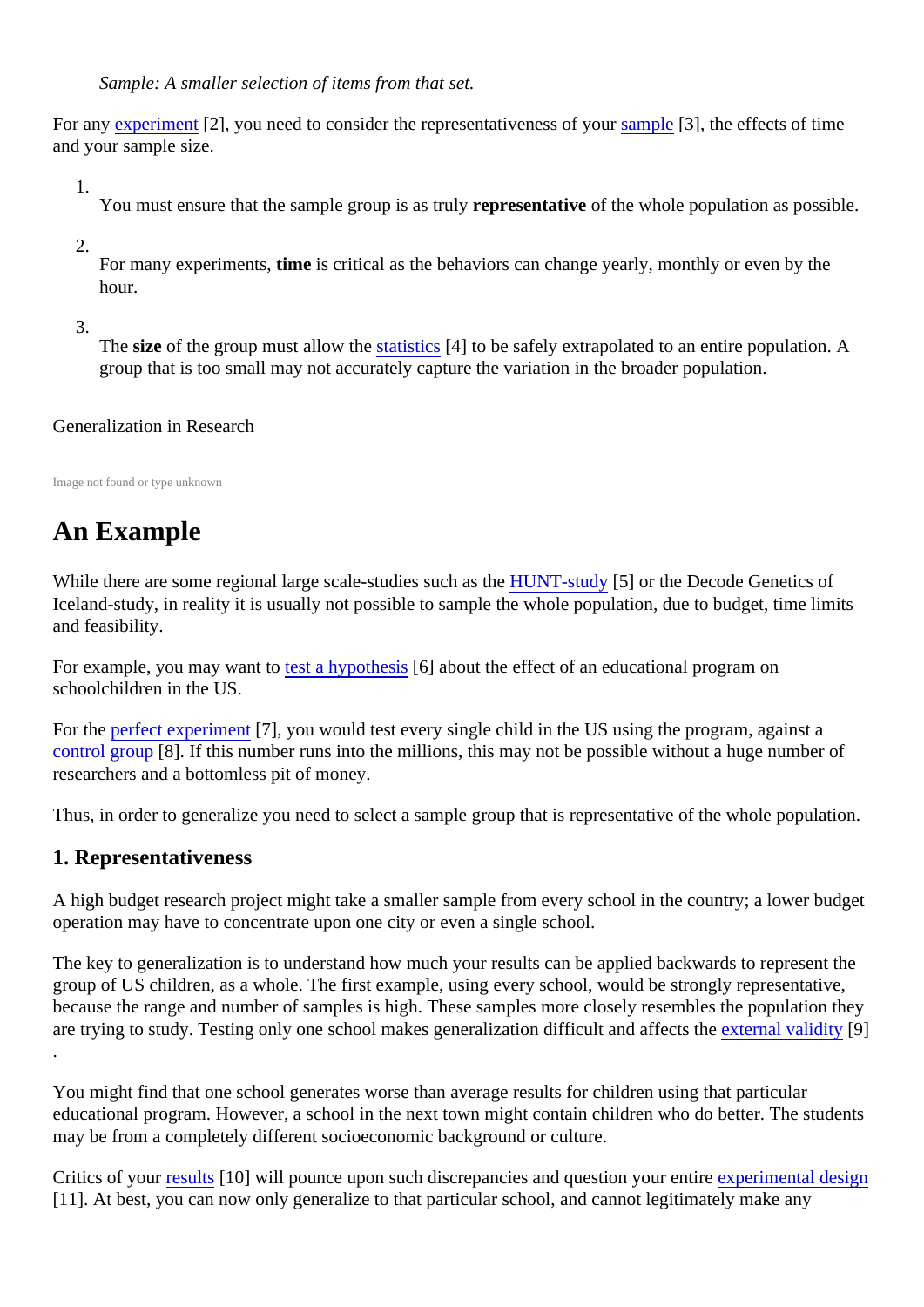conclusions about Il US school children.

### 2. Time effects

Representativeness is not just about the qualities of the population, but those qualipesticular time.

Large sample groups could be gathered from schools all across the US. But if one sample is tested at the beginning of the year and the other group at the end, the groups now differ from one another. Perhaps the latter children perform better simply because they are now slightly older than the former.

Good experiments consider the element of time and design research to minimize its effects.

#### 3. Sample size

The smaller a sample gets, the less likely it is to be representative. For example, let's say that 1% of all US children would have done extremely well on the educational program. This is 1 in 100 children. If your sample size happens to only be 60 children, your sample may not contain a child who is likely to do very well in the program. Your sample is less representative because it is smaller. Your results will be different depending on whether your sample contains one of these children or not.

Most [statistical test](https://verify.explorable.com/statistics-tutorial)s[12] contain an inbuilt mechanism to take into account sample sizes with larger groups and numbers, leading to results that are moneticant[13].

The problem is that they cannot distinguish the vality [14] of the results, and determine whether your generalization systems are correct. This is something that must be taken into account when generating a [hypothesi](https://verify.explorable.com/research-hypothesis)s<sup>[15]</sup> and designing the experiment.

The other option, if the sample groups are small, is to use proximal similarity and restrict your generalization. This is where you accept that a limited sample group cannot represent all of the population.

If you sampled children from one town, it is dangerous to assume that it represents all children. It is, however, reasonable to assume that the results should apply to a similar sized town with a similar socioeconomic class. This is not perfect, but certainly contains enternal validity[16] and would be an acceptable generalization.

Source URL: https://verify.explorable.com/what-is-generalization

Links

- [1] https://verify.explorable.com/independent-variable
- [2] https://explorable.com/conducting-an-experiment
- [3] https://explorable.com/what-is-sampling
- [4] https://explorable.com/statistics-tutorial
- [5] http://www.ntnu.edu/research/research\_excellence/hunt
- [6] https://explorable.com/hypothesis-testing
- [7] https://explorable.com/design-of-experiment
- [8] https://explorable.com/scientific-control-group
- [9] https://explorable.com/external-validity
- [10] https://verify.explorable.com/statistically-significant-results
- [11] https://verify.explorable.com/design-of-experiment
- [12] https://verify.explorable.com/statistics-tutorial
- [13] https://verify.explorable.com/significance-test
- [14] https://verify.explorable.com/types-of-validity
- [15] https://verify.explorable.com/research-hypothesis